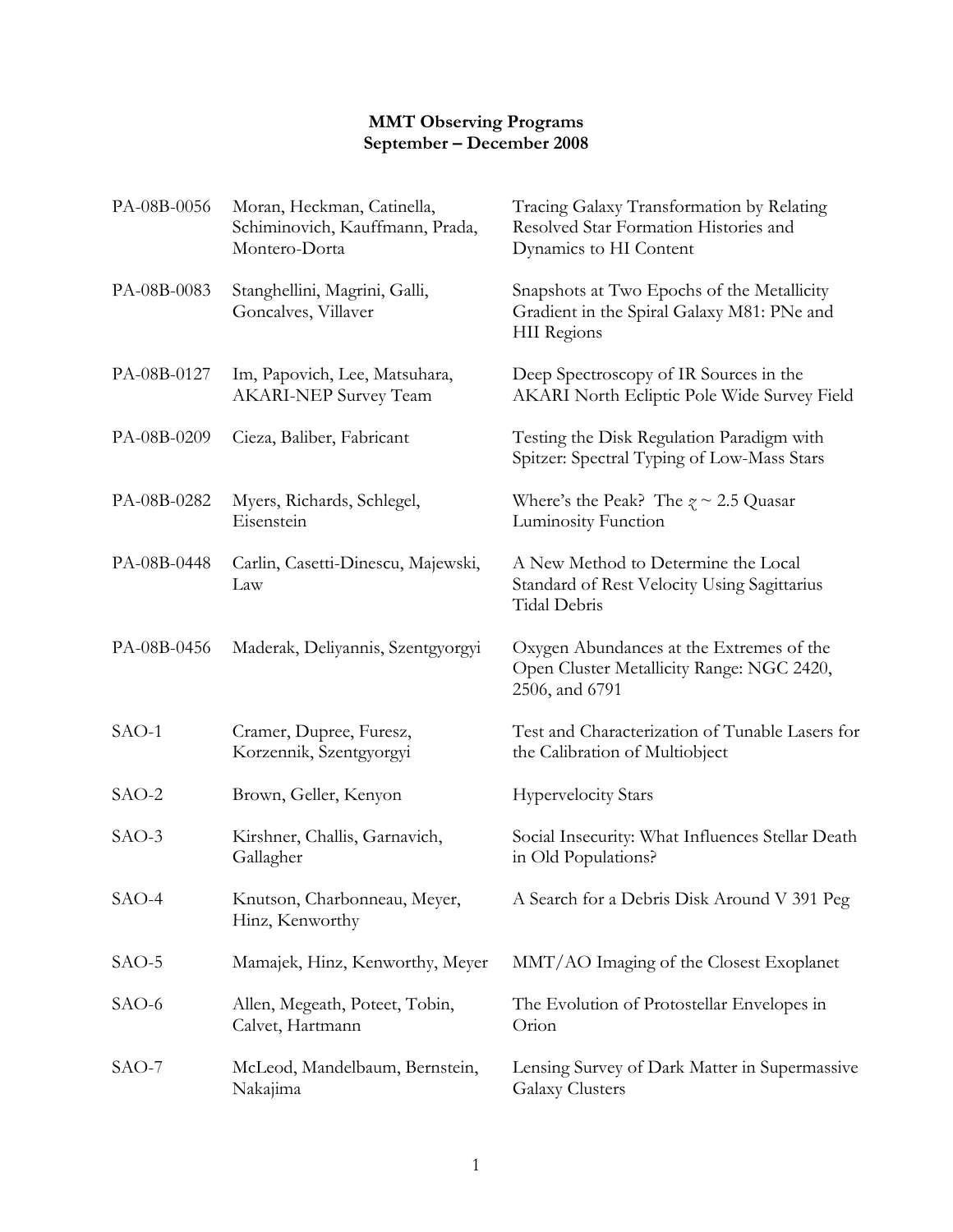| SAO-8    | Gellar, Fabricant, Kurtz, Rines                                                            | The Low $L_{x}$ Constraint on the Cluster M- $L_{x}$<br>Relation                 |
|----------|--------------------------------------------------------------------------------------------|----------------------------------------------------------------------------------|
| SAO-9    | Kilic, Brown, Liebert, Agueros                                                             | Extremely Low Mass White Dwarfs                                                  |
| $SAO-10$ | Soderberg, Foley, Chevalier,<br>Fransson, Smith, Chandra, Chugai,<br>Fox                   | Revealing Dust Formation in Naked<br>Supernovae with MMT                         |
| $SAO-11$ | Dupree, Meszaros, Szentgyorgyi                                                             | Stellar Characteristics in Clusters (STACC)                                      |
| $SAO-12$ | Strader, Caldwell                                                                          | Analysis of M31 Globular Clusters using<br><b>Hectochelle Observations</b>       |
| $SAO-13$ | Johnson, Jones, Forman, Wegner,<br>Hickox                                                  | A Dynamical Analysis of the Merging Cluster<br>Abell 115                         |
| $SAO-14$ | Seth, Kallivayalil, Schechter, Ashby                                                       | The Proper Motion of NGC 2420: A Pilot for<br>Determining Sgr Stream PMs         |
| $SAO-15$ | Ashby, Huang, Willner, Fazio                                                               | The ULIRG/LBG Connection at High Redshift                                        |
| $SAO-16$ | Berger, Thone                                                                              | Gamma-Ray Bursts: From Progenitors to<br>Probes                                  |
| $SAO-17$ | Drake, Wright, Steeghs, IPHAS<br>Collaboration                                             | Hectospec Exploitation of IPHAS: A Powerful<br>New Test of the Galactic Rotation |
| $SAO-18$ | Berger, Foly, Soderberg, Grindlay                                                          | The Diversity of GRB Supernovae                                                  |
| $SAO-19$ | Allen, Furesz, Szentgyorgi, Briceno,<br>Megeath, Muzerolle, Calvet,<br>Hartmann, Hernandez | The All Orion Spectroscopic Survey: Masses,<br>Ages and Disk Frequencies         |
| $SAO-20$ | Marengo, Schuster, Humphreys,<br>Jones, Hora, Fazio, Hinz, Hoffman                         | MMT/AO MIRAC Mid-IR Imaging of Cool<br>Hypergiants                               |
| $SAO-21$ | Kirshner, Chandra ACIS Survey of<br>M33 Team                                               | Optical Identifications of Point-like X-ray<br>Sources in M33                    |
| $SAO-22$ | Meibom, Covey, Lada, Muench,<br>Szentgyorgyi                                               | A Doppler Survey for Close Binaries in IC348                                     |
| $SAO-23$ | Meibom, Barnes, Furesz, Latham,<br>Szentgyorgyi                                            | Calibrating Stellar Rotation as an Astronomical<br>Clock                         |
| $SAO-24$ | Kirshner, Blondin, Hicken, Challis,<br>Foley                                               | Supernova Spectroscopy                                                           |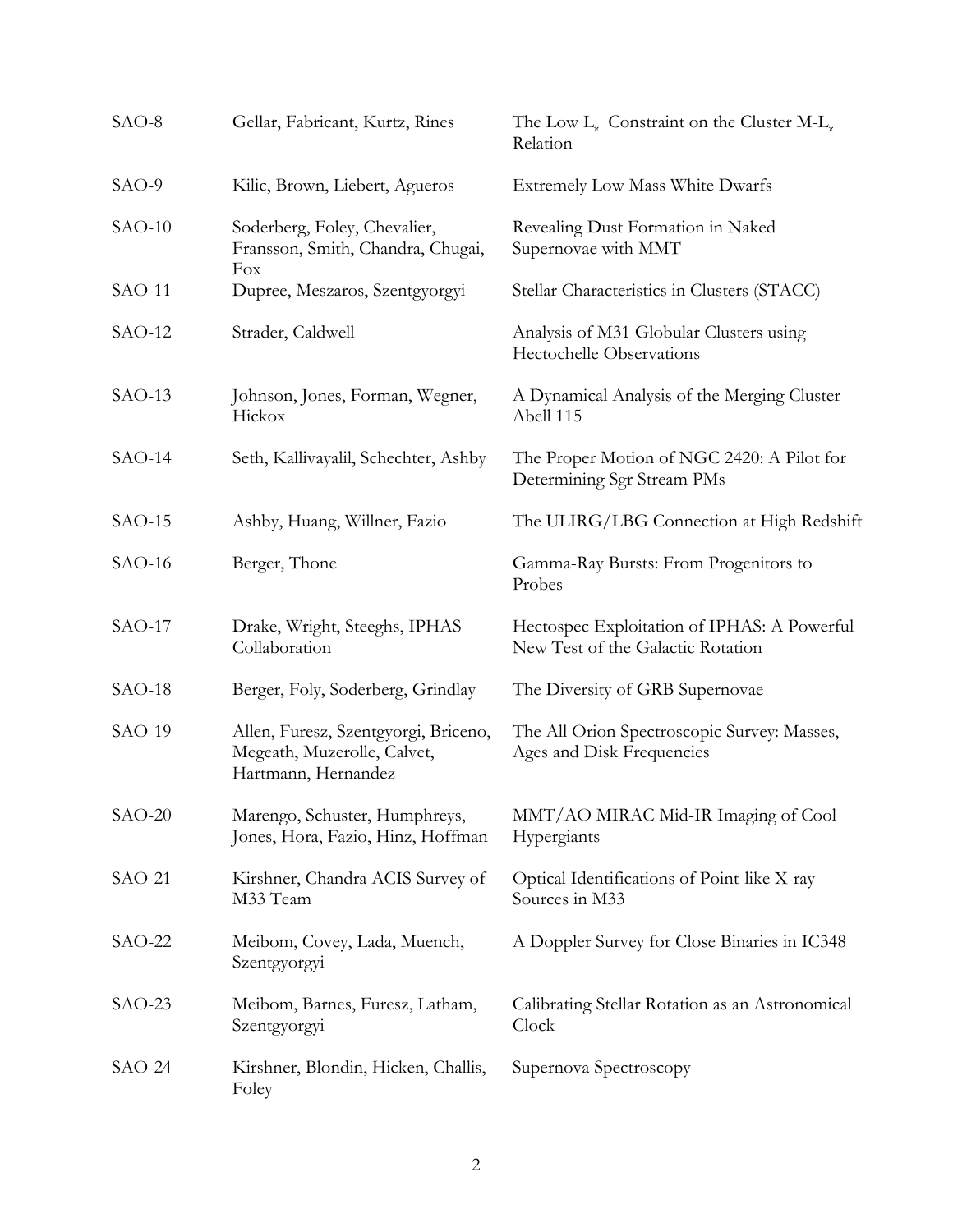| SAO-25   | Currie, Kenyon                                                                                                                                                           | Cluster Membership in NGC 1960 and NGC<br>2232: Constrains on the Evolution of Debris<br>Emission from Planet Formation |
|----------|--------------------------------------------------------------------------------------------------------------------------------------------------------------------------|-------------------------------------------------------------------------------------------------------------------------|
| $SAO-26$ | Meibom, Barnes, Mathieu,<br>Hartman, Holman                                                                                                                              | The Connection Between Binarity,<br>Circumstellar Disks, and Stellar Rotation                                           |
| $SAO-27$ | Allen, Furesz, Szentgyorgi, Briceno,<br>Megeath, Muzerolle, Calvet,<br>Hartmann, Hernandez                                                                               | The All Orion Spectroscopic Survey:<br>Kinematics and Accretion Rates                                                   |
| $SAO-28$ | Furesz, Hartmann, Tobin, Miller,<br>Szentgyorgi                                                                                                                          | Kinematics and Binary Properties of Young<br><b>Unrelaxed Clusters</b>                                                  |
| $SAO-30$ | Koenig, Allen                                                                                                                                                            | Constraining Triggered Star Formation and<br>Disk Evolution in W5                                                       |
| $SAO-31$ | Rest, Becker, Bergmann, Blondin,<br>Challis, Clocchiatti, Cook, Damke,<br>Garg, Huber, Matheson, Minniti,<br>Oaster, Olsen, Prieto, Smith,<br>Suntzeff, Welch, Wood-Vase | The Distance to Tycho and Cas A Supernovae<br>Remnants                                                                  |
| $SAO-32$ | Constantin, Shields                                                                                                                                                      | Towards an Accurate Census of the Local<br>Growing Supermassive Black Holes                                             |
| $SAO-33$ | Winston, Wolk, Megeath,<br>Gutermuth, Allen, Muzerolle, Myers                                                                                                            | The Effects of Clustered Star-Formation on<br>Disk Evolution in IRAS20050                                               |
| UAO-E31  | Bechtold, Hastie, Pickering, G.<br>Williams, Lesser                                                                                                                      | MAESTRO Engineering                                                                                                     |
| UAO-E32  | McCarthy, Kulesa                                                                                                                                                         | Commissioning the Tip/Tilt Correction<br>Subsystem of ARIES                                                             |
| UAO-E33  | Lloyd-Hart, Milton, Powell, Stalcup,<br>Kulesa, McCarthy                                                                                                                 | Commissioning of the MMT's GLAO System<br>and Tests of Tomography                                                       |
| UAO-G34  | Humphreys, Jones, Schuster,<br>Marengo, Hora, Fazio, Hinz,<br>Hoffmann                                                                                                   | MMT/AO MIRAC Mid-IR Imaging of Cool<br>Hypergiants                                                                      |
| UAO-G35  | Humphreys, Larsen, Cabanela                                                                                                                                              | Mapping the Asymmetric Thick Disk – Star<br>Counts and Kinematics                                                       |
| UAO-G36  | Skillman                                                                                                                                                                 | Metallicity Dependence of PAH Emission<br>Spirals: NGC 628                                                              |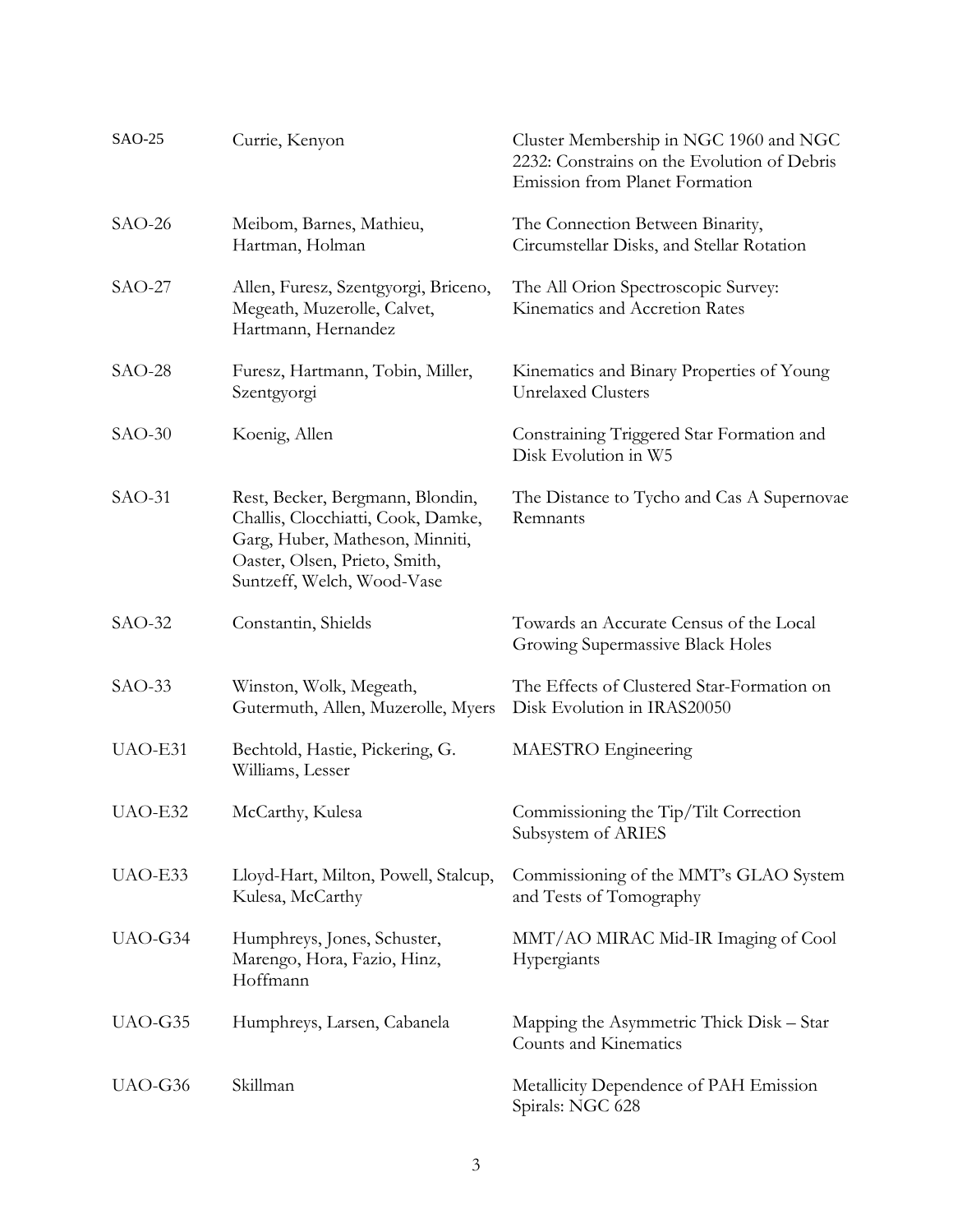| UAO-S6  | Hergenrother, Lauretta, Rizk                                                     | Identifying Carbonaceous Comets and<br>Asteroids for Future Spacecraft Missions                                                  |
|---------|----------------------------------------------------------------------------------|----------------------------------------------------------------------------------------------------------------------------------|
| UAO-S8  | Liebert, Kilic                                                                   | <b>Extremely Low Mass White Dwarfs</b>                                                                                           |
| UAO-S9  | Fan, Eisenstein, Richards, Myers                                                 | Enabling the Era of Mid-z Quasar Surveys:<br>Quasar Clustering and the Faint QLF at $z \sim 3$                                   |
| UAO-S10 | Jiang, Fan, Bian                                                                 | A Spectroscopic Survey of Faint Quasars at $\zeta \sim$<br>6 in the SDSS Deep Stripe                                             |
| UAO-S11 | Green, Kalirai                                                                   | On the Nature of Extreme Horizontal Branch<br>Stars in Open Clusters                                                             |
| UAO-S12 | Green, Charpinet, Fontaine,<br>Brassard                                          | Temperatures, Gravities and Radial Velocities<br>for Subdwarf B Stars                                                            |
| UAO-S13 | Tegler, Grundy, Cornelison, Vilas,<br>Romanishin                                 | Digging Into the Surface of the Icy Dwarf<br>Planet Eris                                                                         |
| UAO-S14 | Dufour, Liebert                                                                  | High S/N Ratio Spectra for the Newly-<br>Discovered Carbon Atmosphere WD, Including<br>One to be Observed with HST/COS           |
| UAO-S15 | Eisner, Kenworthy, Hinz, Meyer                                                   | MMT Imaging of Transition Disks: Searching<br>for Planets in Formation Around 10 Myr Old<br>Stars                                |
| UAO-S16 | Sand, Zaritsky, Sivanandam,<br>Herbert-Fort, Just, Graham,<br>Pritchet, Hoekstra | A Systematic Search for Supernovae in Galaxy<br>Clusters                                                                         |
| UAO-S18 | Sand, Newman, Ellis, Treu                                                        | The Dark Matter Distribution in Lensing<br>Clusters: Testing the CDM Paradigm                                                    |
| UAO-S19 | Stock, Hinz, Rieke, Su, Trilling                                                 | Characterizing Debris Disks with BLINC,<br>Spitzer and KIN                                                                       |
| UAO-S20 | Greissl, Meyer, McCarthy, Kulesa                                                 | Probing the IMF Beyond the Milky Way:<br>Spectroscopy of Young Star Clusters in M33<br>and IC 342                                |
| UAO-S21 | Skemer, Close, Hinz, Hoffmann,<br>Greene, Beck                                   | Resolved Silicate Emission in T Tauri Binaries:<br>Determining the Parameters that lead to Grain-<br>Growth and Planet Formation |
| UAO-S22 | Kenworthy                                                                        | Detecting Giant Planets in to the Ice Line using<br>AO Coronagraphy                                                              |